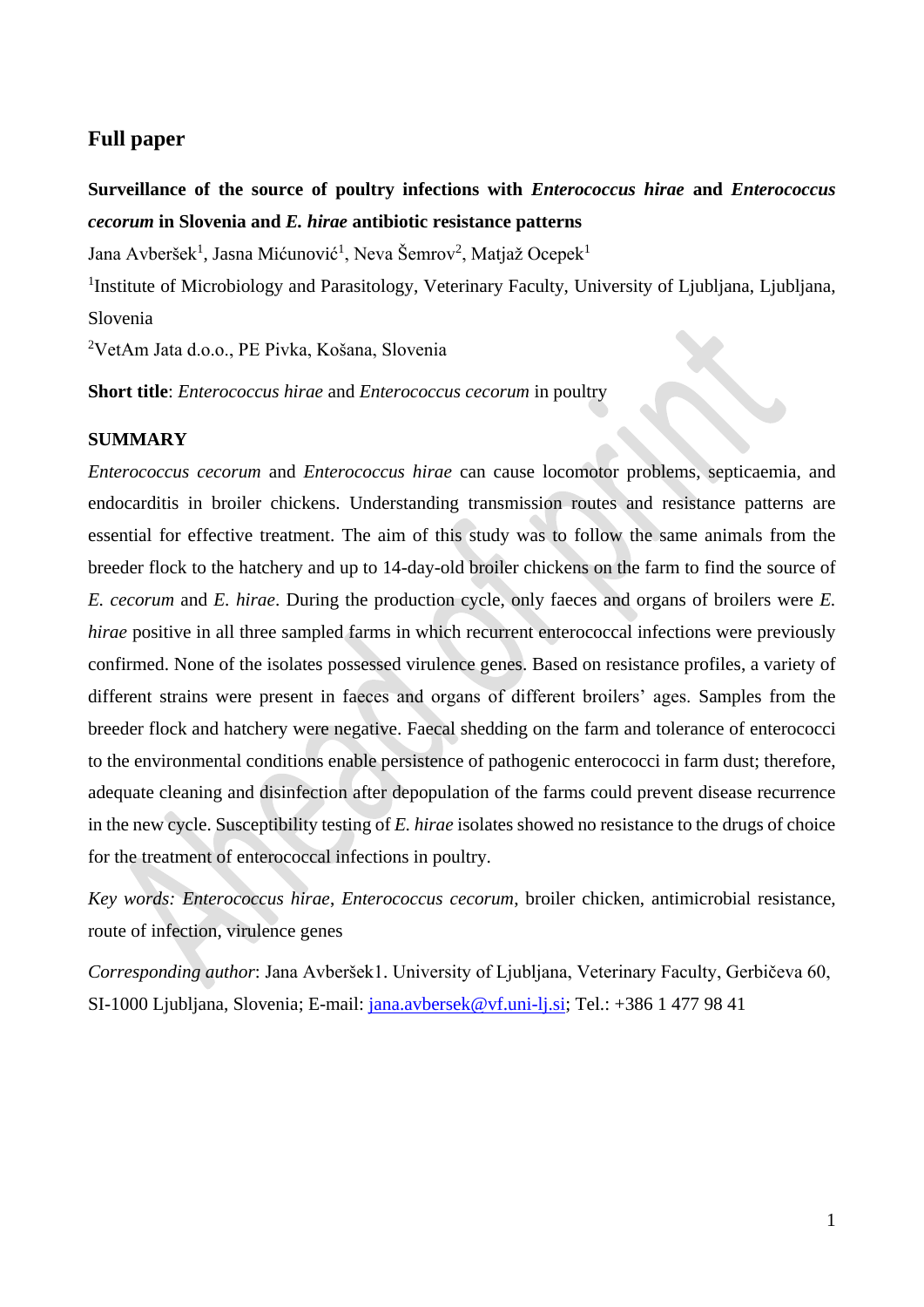# **INTRODUCTION**

Poultry production is one of the most important food processing industries. In recent years, the poultry meat market has been growing throughout the world due to increasing consumer demand. Therefore, new adjustments and improvements in poultry production are needed. In intensive poultry production, bacterial infections are a growing problem, especially after the European Union's ban of the use of antimicrobial growth promoters (Cogliani et al., 2011). In the past few years, *Enterococcus cecorum* and *Enterococcus hirae* have been among the most common species of opportunistic pathogenic bacteria in poultry. Although enterococci could be a part of normal intestinal microbiota in birds, *E. cecorum* and *E. hirae* are frequently isolated from broiler chickens with spondylitis, arthritis, osteomyelitis, lameness, and endocarditis (Chadfield et al., 2005; De Herdt et al., 2008; Kolbjørnsen et al., 2011; Velkers et al., 2011; Robbins et al., 2012). Outbreaks on poultry farms lead to increased mortality rates and substantial economic losses, which significantly increase the cost of production (Chadfield et al., 2005; Robbins et al., 2012). The emergence of the disease on farms requires immediate treatment aided by early diagnosis. Enterococci are intrinsically resistant to many antimicrobial agents; thus, the choice of appropriate therapy is limited. Preventive measures are even more effective, but it is necessary to know the critical points in production – when, where, and how different bacterial species occur. The aim of this study was to find the source and transmission routes of *E. cecorum* and *E. hirae* in the hatchery and in the broiler flock as well as to obtain information on susceptibility to antimicrobial agents most frequently used in poultry production. To this aim, a study was designed to follow each production step of the same animals (from the breeder flock to the hatchery and up to 14-day-old broiler chickens on the farm).

# **MATERIALS AND METHODS**

#### *Sampling*

Initially, faecal samples were taken from three parent Ross 308 broiler breeder flocks (followed through the production cycle in this study) and from two Lohmann layer breeder flocks, while eggs from all breeding flocks were hatched in the same hatchery. The sampled flocks consisted of 3800 to 4400 birds (Ross 308) and 6500 to 7500 birds (Lohmann), respectively. Faecal samples of floorreared birds were collected from four barns for each broiler breeder flock (n =3; a total of 12 samples) and from one barn of each layer breeding flock (n=2). The age of broiler breeder flocks was 42, 53 and 28 weeks, while the layer breeder flocks were 38 and 61 weeks old. No antibiotics were used in the Lohmann layer breeder flocks or in the Ross 308 broiler breeder flock of 28-week-old birds. In the remaining two broiler breeder flocks, oxytetracycline was used four and seven months prior to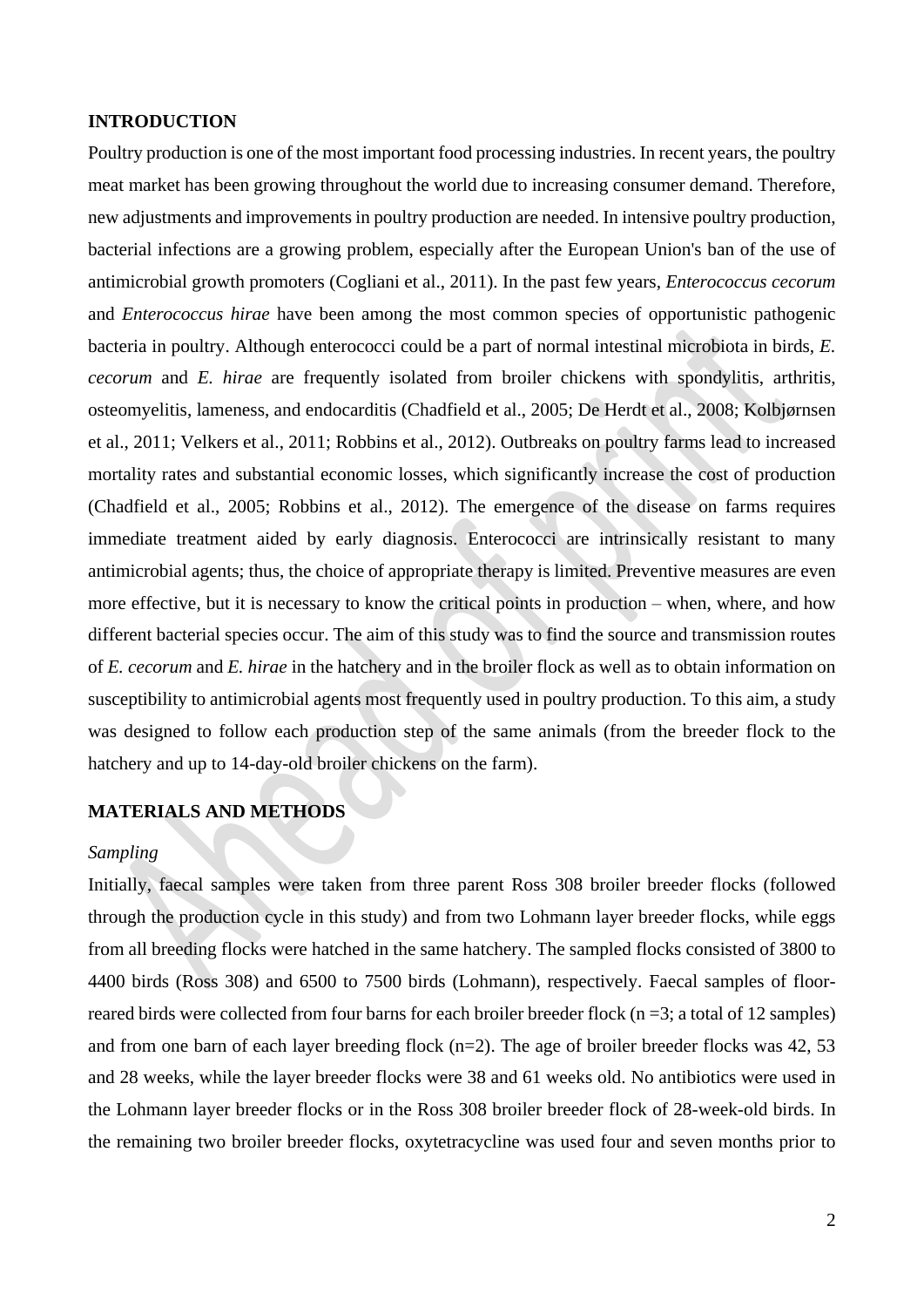sampling, respectively. Feed was also sampled for breeding flocks and broilers used during the studied production cycle  $(n=10)$ . Feed was initially sampled in feed silo and then on the farms.

Eggshells of each broiler breeder flock originating from individual barns (four barns per flock) were swabbed with sampling sponge (3M, USA) three times – in the barn before transport to the hatchery  $(n=12)$ , in the hatchery before placing the eggs  $(n=12)$  into the incubator, and before placing eggs into the hatcher (n=12). At every stage, approx. 120 eggs from each of the four barns for every broiler breeder flock were swabbed. After hatching, eggshells (one sample per broiler breeder flock, n=3) and dead-in-shell (four to five per broiler breeder flock were pooled into one sample, n=3) samples were taken for microbiology tests.

In the hatchery, air sampling was performed on four locations where higher amounts of dust were present in the air: in the hatcher, at the location where chickens are inspected and sorted, in the storage room for chickens, and in the storage room for eggs. Air samples were taken on the days when eggs from a certain flock were hatched. In total, 12 air samples were taken. One flock was hatched just one day after hatching eggs for pullets. It was suspected that the hatchery could have a higher contamination level than usual. The Coriolis Air Sampler (Bertin Instruments, France) was used to sample air for 15 minutes at each location. Between 200 and 300 l of air per minute were filtered to 15 ml of saline solution and salt broth (Mueller-Hinton Broth supplemented with 6.5% sodium chloride; Oxoid, UK).

Broilers were housed on three farms (A, B, C), where recurrent enterococcal infections had previously been confirmed, but were not diagnosed during the studied production cycle. The chickens were not treated with antibiotics during the study. Before animal housing, the environment of all three farms was sampled. On every farm, ten swabs in empty barns after cleaning and disinfection (walls and floor), five swabs of feeders, and ten swabs of drinking nipples were collected. The same types of swabs from the same farm were pooled in the laboratory. Additionally, litter  $(n=3)$  and water  $(n=6)$ were sampled on each farm. When the broilers were housed, faeces mixed with litter and organs (heart, liver) of up to five dead animals were taken every two to three days until the broilers were 14 days old. Faeces and organs were processed in the laboratory within three hours after sampling. A total of 12 samples per farm was collected.

Based on the results of farms A–C, where enterococcal infections were not observed, additionally, with the aim of finding an environmental persistence of *E. cecorum/E. hirae*, a total of 15 samples was collected from four different broiler farms (D–G) where clinical signs characteristic of *E. cecorum/E. hirae* infection were observed. On farms D, E, and F samples were taken after the flocks were removed from the barns (farm  $D$  – faeces mixed with litter; farm E and  $F$  – swabs of the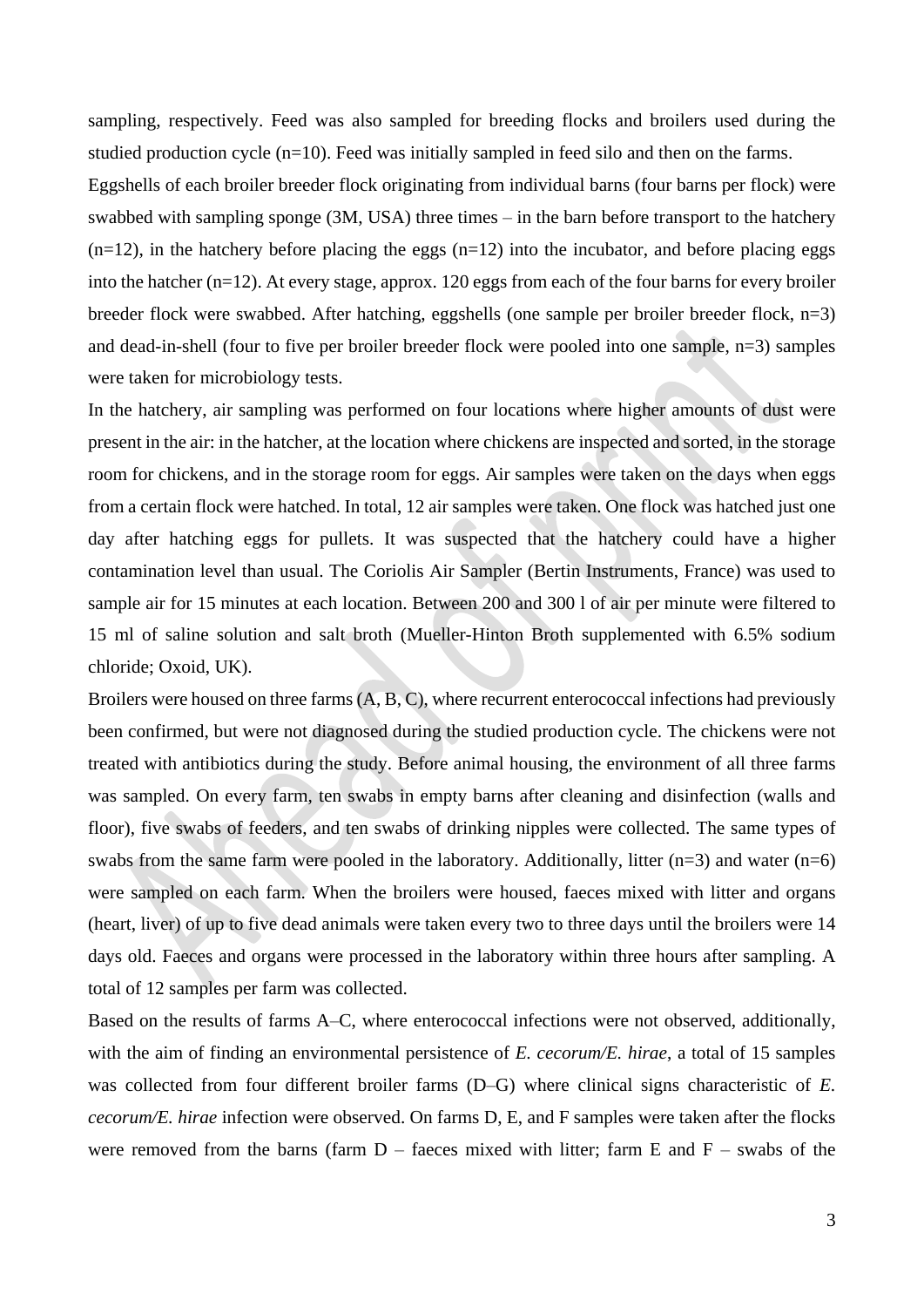environment and equipment), while sampling from farm G was possible only during the production cycle. Sampling of dust, feed, chicks' hearts, liver, and feet was performed.

All types of samples are presented in Table 1; a total of 147 samples was subjected to bacteriological examination.

#### *Bacteriology*

Faeces, litter, feed, and eggshells were mixed with saline solution (ratio 1:1) in a 500 ml plastic container, shaken for one hour and then left to settle. Supernatant was used for bacteriological analysis. Sampling sponges and swabs were washed in 50 ml or 500 μl of saline solution, respectively, and processed as described below. Organs of daily dead and dead-in-shell chicks were homogenized using a stomacher. For all sample types, one loop (10 µl) of the sample was directly plated onto 5% sheep blood agar (Columbia Blood Agar Base; Oxoid, UK), chromogenic Uri*Select* agar plates (Bio-Rad, France), and 1 ml of supernatant was inoculated into 9 ml of salt broth. One litre of water was filtered through a 0.22 µl membrane filter (Corning, USA) which was swabbed, and the swab contents inoculated onto 5% sheep blood agar and Uri*Select* agar plates. Broth was incubated at 37ºC for 24h, and then 10 µl of the broth was inoculated onto Uri*Select* agar plates. Plates were incubated under microaerophilic and aerobic conditions at 37ºC and examined after 24 h and 48 h.

Based on colony morphology and colour on the Uri*Select* agar plates, suspect colonies (approx. 3 to 5) were subjected to identification. Biochemical tests for esculin, mannitol, raffinose, arginine dihydrolase (ADH), and sucrose were carried out to differentiate *E. cecorum* and *E. hirae* from other *Enterococcus* species. Bacterial species were confirmed using multiplex PCR targeting *E. hirae* and *E. cecorum sodA* genes (Jackson et al., 2004). The 16S rDNA gene was sequenced for all suspect colonies with a PCR-negative result (Lane et al., 1985). The amplicon quality was checked using the QIAxcel capillary electrophoresis system (Qiagen, Germany) before sequencing at SEQMe (Czech Republic). DNA sequence analysis was performed using the BLAST tool of the National Center for Biotechnology Information (NCBI). All colonies (one to four colonies per sample) confirmed as *E. hirae* or *E. cecorum* were subjected to further analysis.

## *Detection of virulence factors using multiplex PCR*

All *E. hirae* (n=49) and *E. cecorum* (n=3) isolates were tested for enterococcal virulence factors – adhesion of collagen protein (*ace*), endocarditis antigen (*efaA*), aggregation substance (*asa1*), gelatinase (*gelE*), cytolysin (*cylA*), enterococcal surface protein (*esp*), and hyaluronidase (*hyl*) (Vankerckhoven et al., 2004; Martin-Platero et al., 2009). Suspensions of the bacterial culture were incubated for 15 min at 95ºC and supernatants obtained after centrifugation (2 min at 12000 rpm) were used as sources of DNA for PCR. Virulence genes were detected using two multiplex PCR tests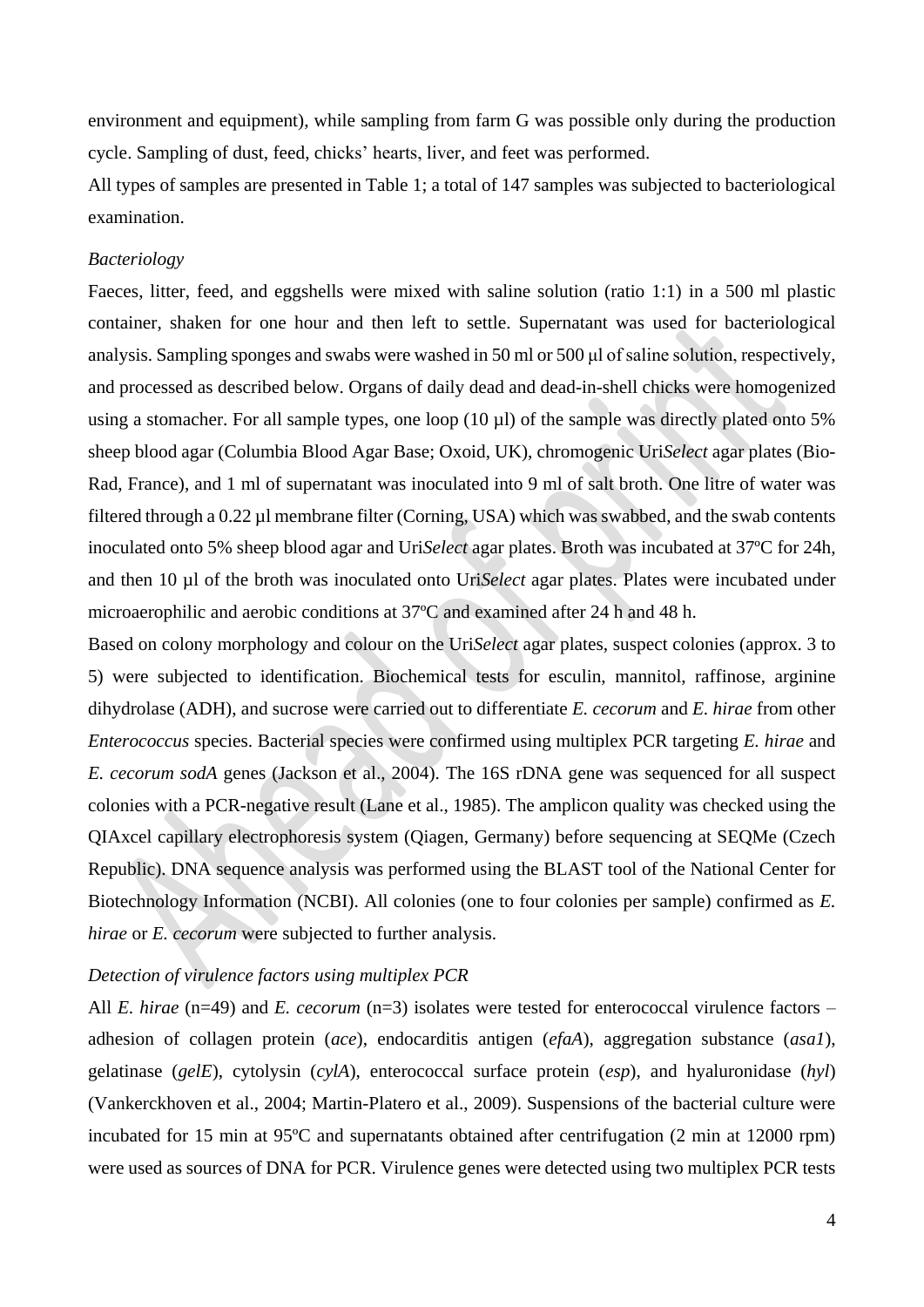and the Multiplex PCR Kit (Qiagen, Germany) according to the previously published protocol and manufacturer's instructions (Martin-Platero et al., 2009).

#### *Antimicrobial susceptibility testing (AST)*

All *E. hirae* isolates (n=49) were tested for susceptibility to the 19 antimicrobial agents most frequently used in poultry (Table 2). The broth microdilution method was performed on commercially available Avian Plates AVIAN1F (Trek Diagnostic Systems, UK) according to the manufacturer's instructions. Additionally, the susceptibility of 49 isolates to amoxicillin with clavulanic acid was tested with the E-test (bioMerieux, France) according to the manufacturer's instructions. Breakpoints were defined according to the Clinical and Laboratory Standards Institute CLSI recommendations and European Committee on Antimicrobial Susceptibility Testing (EUCAST) guidelines (CLSI, 2014; EUCAST, 2017). The reference strain of *Enterococcus faecalis* ATCC 29212 was used for quality control of both procedures.

#### **RESULTS**

Faecal samples from layer and parent broiler breeder flocks were negative for *E. hirae* and *E. cecorum*. Among all samples taken during the entire production process on farms A–C (feed, eggshells, dead-in-shell, air samples, environmental swabs, litter, water, faeces, organs), only faeces and organs of dead animals were positive for *E. hirae* on all three farms (A, B, C) (n=41). On farm A, organs were positive until day 5 (n=5), while faeces were positive until day 10 (n=13). On farm C, only faeces were positive until day 7 (n=3). On farm B, organs were positive until day 14 (n=13), but were negative on day 2, while faeces were positive on days 2, 5, and 12 (n=7) (Table 1).

Additionally, from all four farms (D–G) with clinical signs of disease, *E. hirae* was isolated from different samples (n=8). On farm G, where there was ongoing disease, *E. cecorum* was isolated from the organs (heart and liver) and feet (n=3), while *E. hirae* was found in heart (n=1) and dust samples  $(n=2)$ . Feed was negative. From the other farms  $(D, E, F)$  with clinical signs of disease, samples were taken after the flocks were removed from the barns. *E. hirae* was isolated from all three farms from different swabs taken in barns (feeders, drinking nipples, floor; farms E and F; n=3) and from litter mixed with faeces (farm D; n=2). Furthermore, *E. hirae*-positive swab from farm E was taken after cleaning and disinfection of a barn, which was prepared for a new flock (Table 1).

The results of AST of the 49 *E. hirae* isolates tested (including MIC<sub>50</sub> and MIC<sub>90</sub>) are summarized in Table 2. A bimodal distribution was observed for erythromycin (ERY), oxytetracycline (OXY), tetracycline (TET), tylosin tartrate (TYLT), and trimethoprim-sulfamethoxazole (SXT).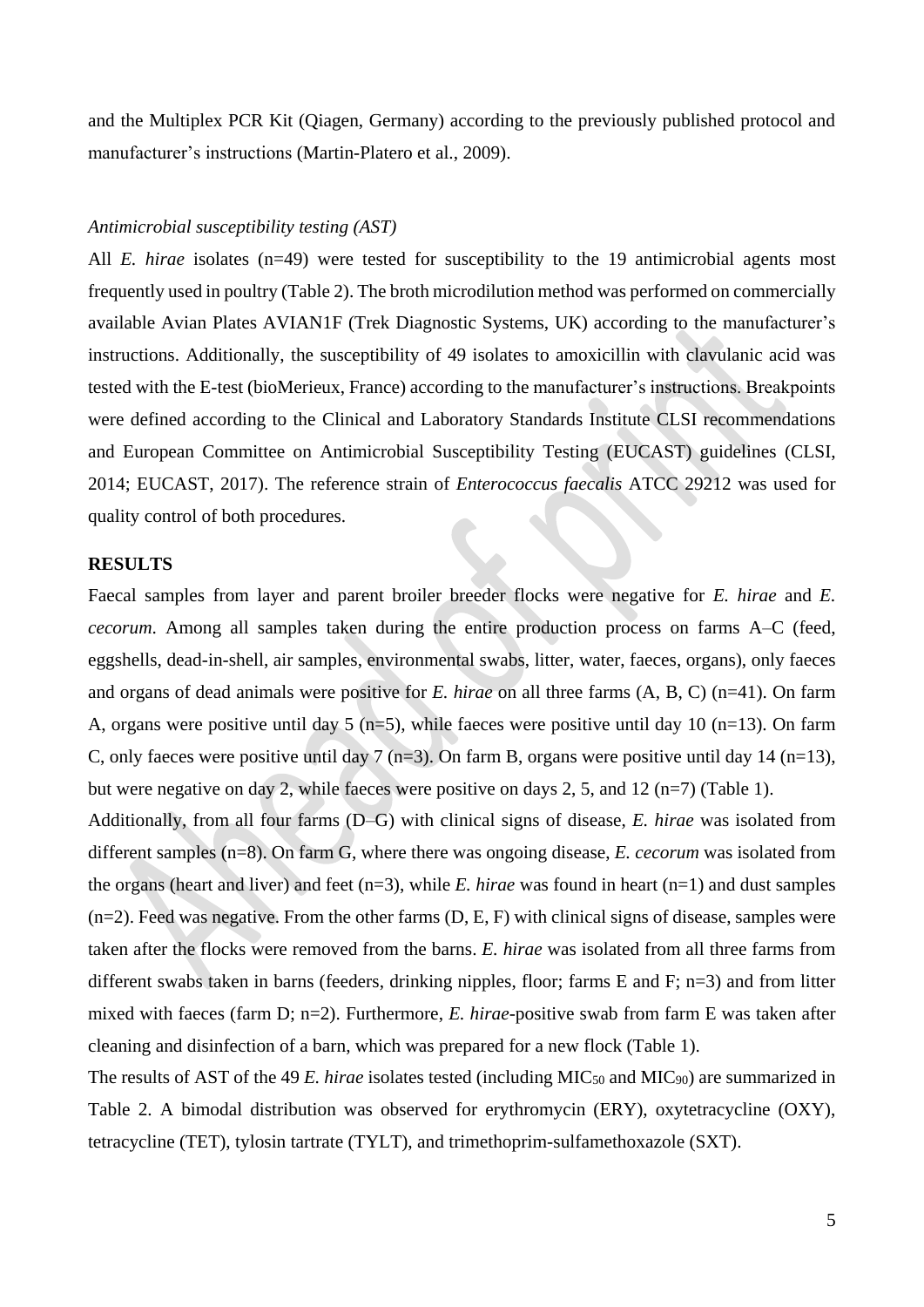Eight resistotypes were found on sampled farms (Table 3). Resistotypes were determined according to the MIC results for seven antimicrobials – ERY, OXY, TET, TYLT, enrofloxacin (ENRO), penicillin (PEN), and SXT, which differed among the isolates. All isolates were resistant to sulphadimethoxine and sulphathiazole. Antimicrobials connected with intrinsic resistance in enterococci were not considered in resistotype determination. All isolates were resistant to at least one of the seven antimicrobials mentioned above, except *E. hirae* isolates from the farms with clinical problems (farms E and G), which were susceptible to the seven antimicrobial agents mentioned above. *E. hirae* isolated from environmental dust and the heart of the diseased chick, on farm G, showed the same resistance pattern. Distribution of resistotypes on different farms at different chick ages is presented in Table 3. Up to four different resistotypes were detected in the same faecal samples (one to four colonies per sample underwent AST). The occurrence of the same resistotype in faeces and organs at the same age was observed twice in five-day-old chicks on farms A and B. Two resistotypes were found on all three farms (ERY-TYLT-ENRO and TET-ENRO-PEN) but isolates from farms A and B were resistant to more antibiotics than were the isolates from other farms. Virulence genes *efaA*, *ace*, *asa1*, *gelE*, *cylA*, *esp,* and *hyl* were not detected in any of the *E. hirae*/*E.*

*cecorum* isolates tested.

## **DISCUSSION**

Enterococcal infections in broilers have a considerable economic impact on poultry production. Young animals are particularly susceptible to the disease, which is frequently seen as lameness in the flock. Before this study, enterococcal spondylitis and bacteraemia were observed on farms A–C in one- to two-week-old broiler chickens. According to the resistance patterns, a variety of different strains were present in faeces and organs from farms A–C, which suggested that different types of pathogenic enterococci are part of the chickens' normal microbiota, and a combination of different factors (e.g., emergence of strains with increased pathogenicity, environmental conditions, hosts' predisposing factors, and underlying diseases) could provoke the disease (Velkers et al., 2011). However, conclusions regarding the pathogenicity of the *E. hirae* strains isolated from farms without clinical signs could not be drawn.

The infection routes and the modes of transmission are not clear. Vertical transmission from the breeder stock seems unlikely (Robbins et al., 2012). Previous studies have suggested different routes and pathogenesis of the infection. One of the suggested risk factors is the temperature of egg incubation impacting the development of the chicken's skeleton, which could be a predisposing factor for enterococcal infections (Oviedo-Rondon et al., 2009). *E. cecorum* and *E. hirae* are normally present in the gut and could enter the bloodstream via intestinal lesions, caused by previous enteric disease, and cause the infection (Borst et al., 2017). *E. cecorum* colonization of broilers during the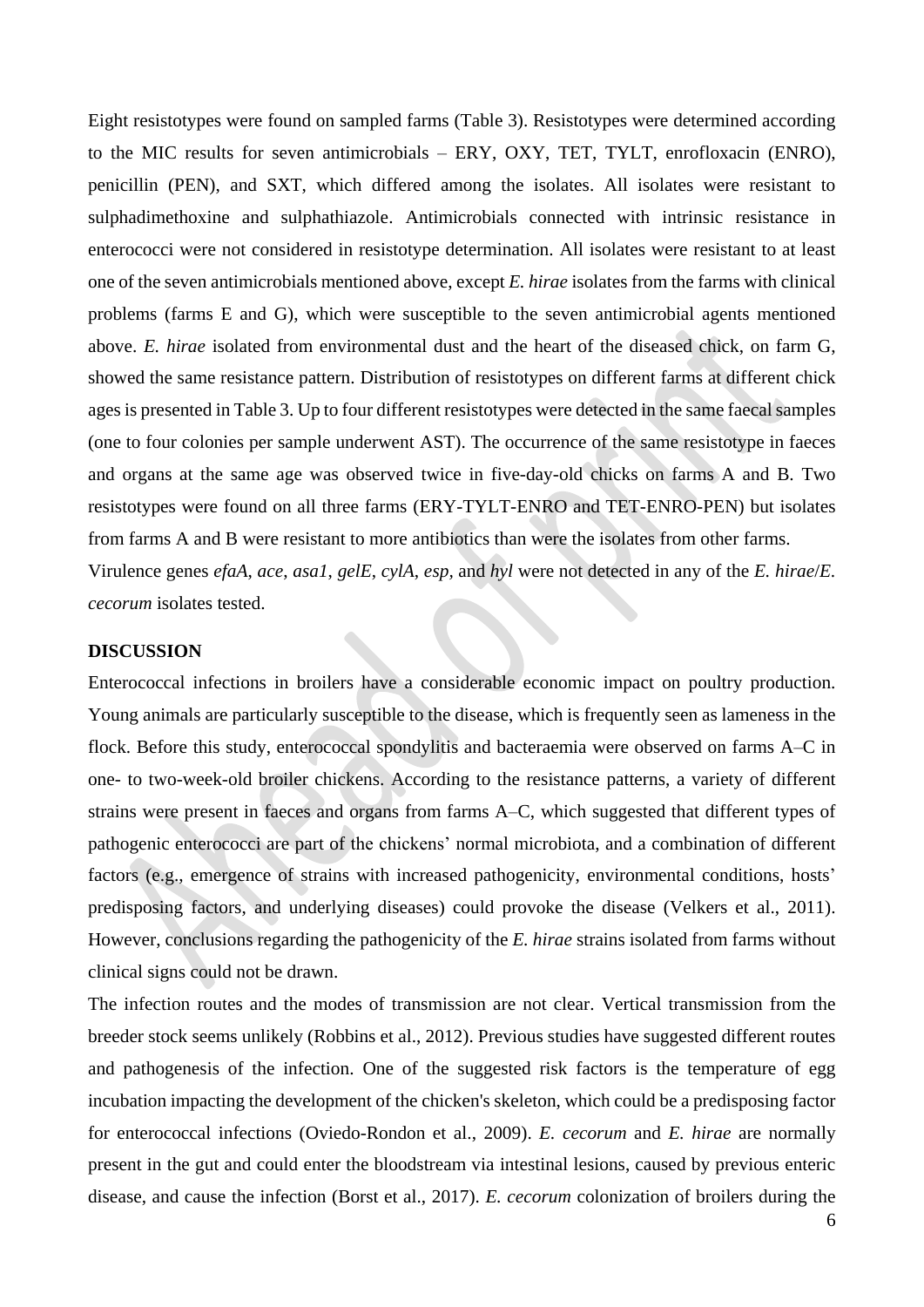first week of life indicated future development of the disease, while broilers without the disease became colonized after three weeks of life (Borst et al., 2017). The bacteria could also enter the animal through the air sacs, as faecal shedding of enterococci occurs on the farm. Since enterococci are tolerant to a wide range of environmental conditions (e.g., extreme temperature, drying), persistence in farm dust was observed (Jung and Rautenschlein, 2014). In the present study, *E. hirae* was detected in dust and environmental samples of the emptied barns immediately after the flock with clinical signs of infection was removed. One barn was *E. hirae*-positive even after complete cleanout and disinfection. The reason could be the presence of *E. hirae* in biofilms in the farm environment, since *E. hirae* is a moderate biofilm producer capable of forming biofilms on hospital material surfaces (Di Lodovico et al., 2017). However, environmental samples from barns A–C, with confirmed repetitive enterococcal infections in previous flocks, were *E. cecorum*/*E. hirae* negative, which correlates with the absence of clinical signs characteristic of *E. cecorum*/*E. hirae* infection in studied flocks. The results suggest that repeated enterococcal outbreaks could be linked to insufficient cleaning/disinfection of the barns after the flocks were removed, as insufficient treatments in the barns could result in the recurrence of the disease in the new production cycle. Other routes of infection were also suggested in previously published studies. The source of *E. cecorum* was investigated in the farm environment (water lines, mice trapped on the farm, feed, litter…), including air in hatcheries, dead-in-shell, and hatching eggs, but all samples were *E. cecorum*-negative (Kense and Landman, 2011; Robbins et al., 2012). Jung et al. (2017b) reported enterococcal spondylitis in a newly built broiler house and detected *E. cecorum* in newly-hatched chicks. This observation suggested that transmission from the hatchery was more likely than an on-farm reservoir. However, in the present study, *E. cecorum*/*E. hirae* were detected neither in the hatchery nor in breeder flocks. Only *E. hirae* was isolated from faeces and broilers' organs, which could be explained by the selection of laboratory methods. Classical bacteriological cultivation and biochemical identification of a limited number of suspect isolates were performed. Although *E. cecorum* is part of the *Enterococcus* genus, its cultivation requirements are more demanding than those for other enterococci (Suyemoto et al., 2016). Thus, other fast-growing bacteria could overgrow *E. cecorum*. For this purpose, a realtime PCR screening method (Jung et al., 2017b), and/or cheaper, more reliable identification of the isolates with MALDI-TOF, could result in more *E. cecorum*-positive samples. Some studies have reported that intestinal colonization with *E. cecorum* begins at the age of 2–5 weeks. This finding may be the reason that *E. cecorum* isolation from faeces and organs of broilers failed in our study (Devriese et al., 1991; Stepien-Pysniak et al., 2016).

The absence of enterococcal virulence factors is in concordance with previously published studies, which reported low occurrences(up to 20%) of *esp*, *hyl*, *asa1*, *gelE*, *efaA,* and *ace* genesin *E. cecorum*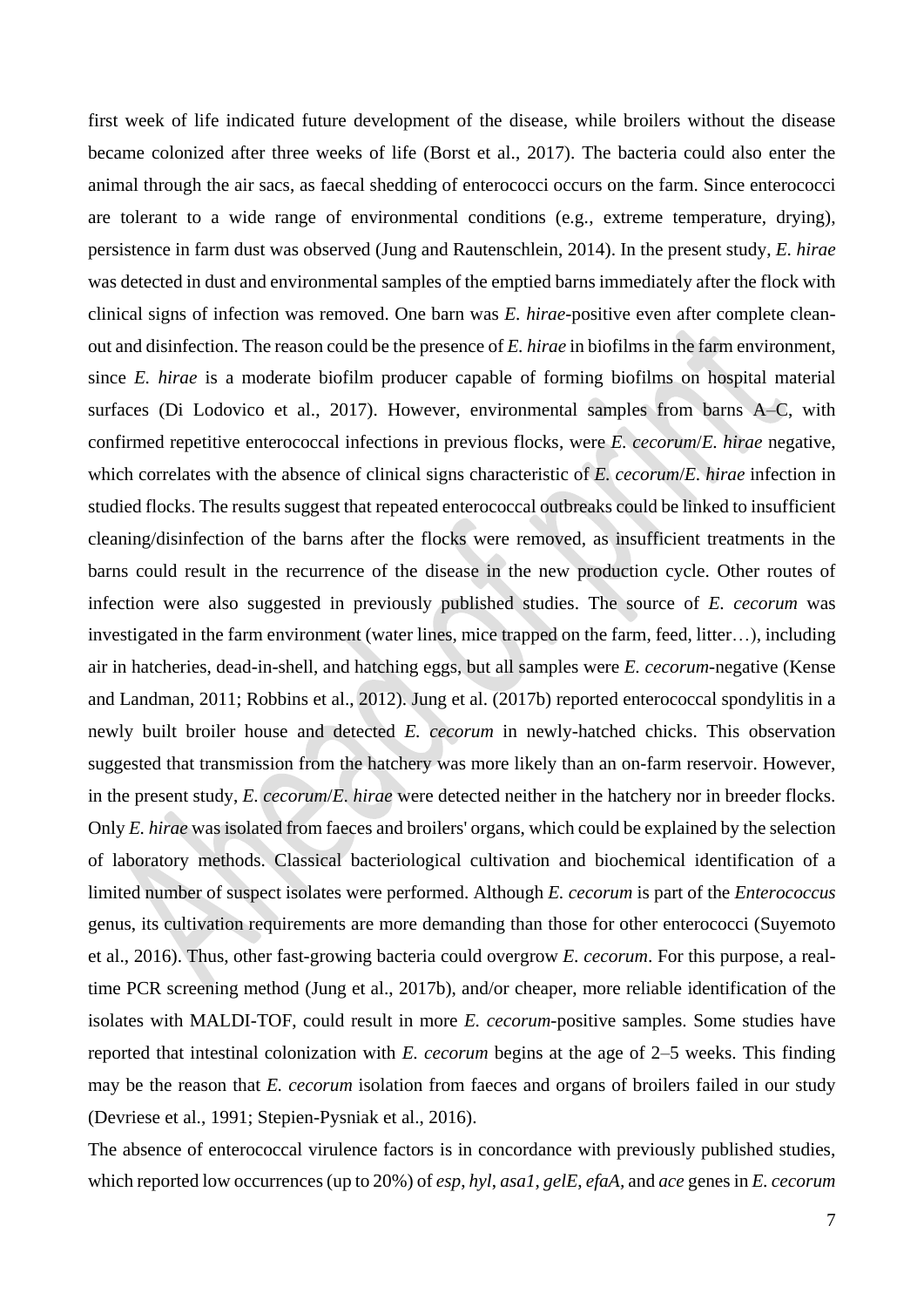(Dolka et al., 2017; Jung et al., 2017a). To the best of our knowledge, the presence of virulence factors in *E. hirae* isolates from broiler chickens has not yet been reported.

AST is of utmost importance for successful antibiotic therapy at the onset of disease. Data on resistance profiles for *E. hirae* are scarce and are usually a part of more extensive studies dealing with *Enterococcus* sp. in different animal species (Diarra et al., 2010; Kojima et al., 2010; Stepien-Pysniak et al., 2016; de Jong et al., 2018). The drug of choice for the treatment of enterococcal infections in poultry is amoxicillin. Isolates resistant to this agent were not observed in the present study. Other European studies have also reported low resistance to amoxicillin (2.4–8.1%) (Stepien-Pysniak et al., 2016; de Jong et al., 2018). High resistance to ENRO (89.8%) was observed, which is in accordance with the Polish study (85.7%) (Stepien-Pysniak et al., 2016). De Jong et al. (2018) reported two avian strains with high-level resistance to gentamicin (which was not tested in the present study), but otherwise MIC<sub>50</sub> (=4) and MIC<sub>90</sub> (=8) were lower than in the present study (>8). Bimodal distribution for ERY, TET, OXY, and TYLT has also been reported in previous studies (Stepien-Pysniak et al., 2016; de Jong et al., 2018), although the percentage of strains resistant to these antibiotics varied. Lower resistance to TET (28.6% vs. 38–65%) and TYLT (44.9% vs. 61.9%) was observed in the present study, while resistance to ERY (53.1 %) was higher than in the data reported by nine EU countries (37.8%) (Stepien-Pysniak et al., 2016; de Jong et al., 2018). In isolates from Canada, resistance to TET (88.6%), streptomycin (33.3%), and PEN (55.6%) was observed at a significantly higher frequency (Diarra et al., 2010), while resistance to ERY (55.6%) and TYLT (55.6%) was comparable to results described herein. As resistance to the different antimicrobial groups in *E. hirae* was observed, it should not be disregarded that *E. hirae* could be the reservoir for antibiotic resistance genes, which are encoded in a variety of mobile genetic elements (Ahmed and Baptiste, 2018). These mobile genetic elements could be transferred from commensal strains to pathogenic bacteria or resistant *E. hirae* from broilers could enter the food chain. Contaminated meat could play an important role in human disease, as *E. hirae* have become a clinically significant pathogen (Brayer et al., 2019). A variety of different *E. hirae* strains were detected in the faeces and organs of broilers and could also persist in farm dust. Adequate biosecurity measurements on the farm and controlled conditions in the hatchery and on the farm are necessary for the prevention of enterococcal disease in broilers. Data on antimicrobial resistance patterns is critical to prevent empiric treatment of animals in the case of disease outbreak to reduce the costs of poultry production and to minimize the risk of antimicrobial resistance development. In an era of increasing antimicrobial resistance, low resistance of *E. hirae* to the drugs of choice for enterococcal infections in poultry is encouraging.

#### **Acknowledgments**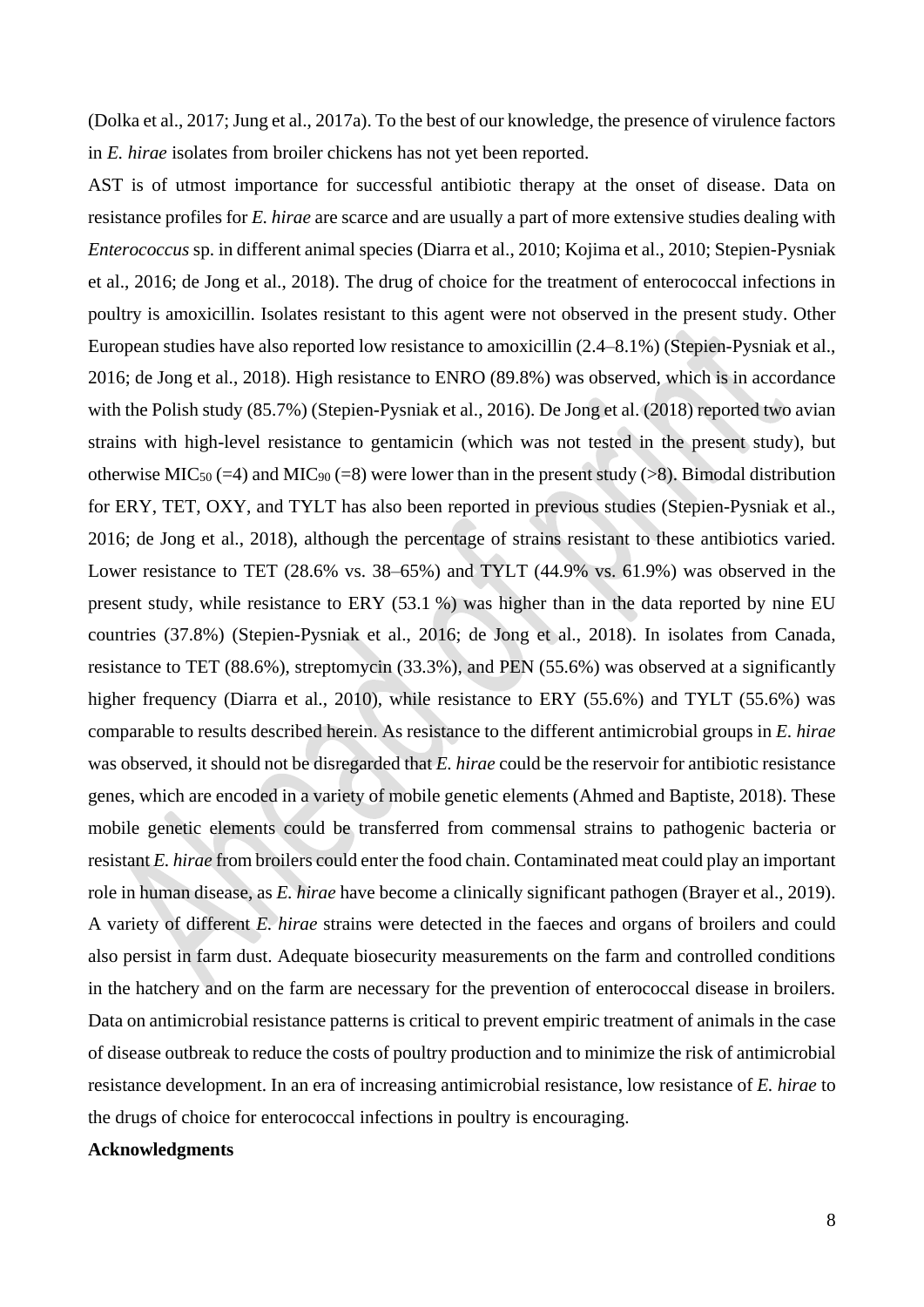The authors acknowledge Milojka Šetina for her technical assistance, Majda Golob, Tomaž Knafeljc, and Štefan Pintarič for their assistance during sampling in the hatchery, and Mateja Pate for critical reading of the manuscript. This work was financially supported by the European Union (EU) – the European Social Fund, the Ministry of Education, Science, and Sport of the Republic of Slovenia and the Slovenian Research Agency (research core funding No. P4-0092).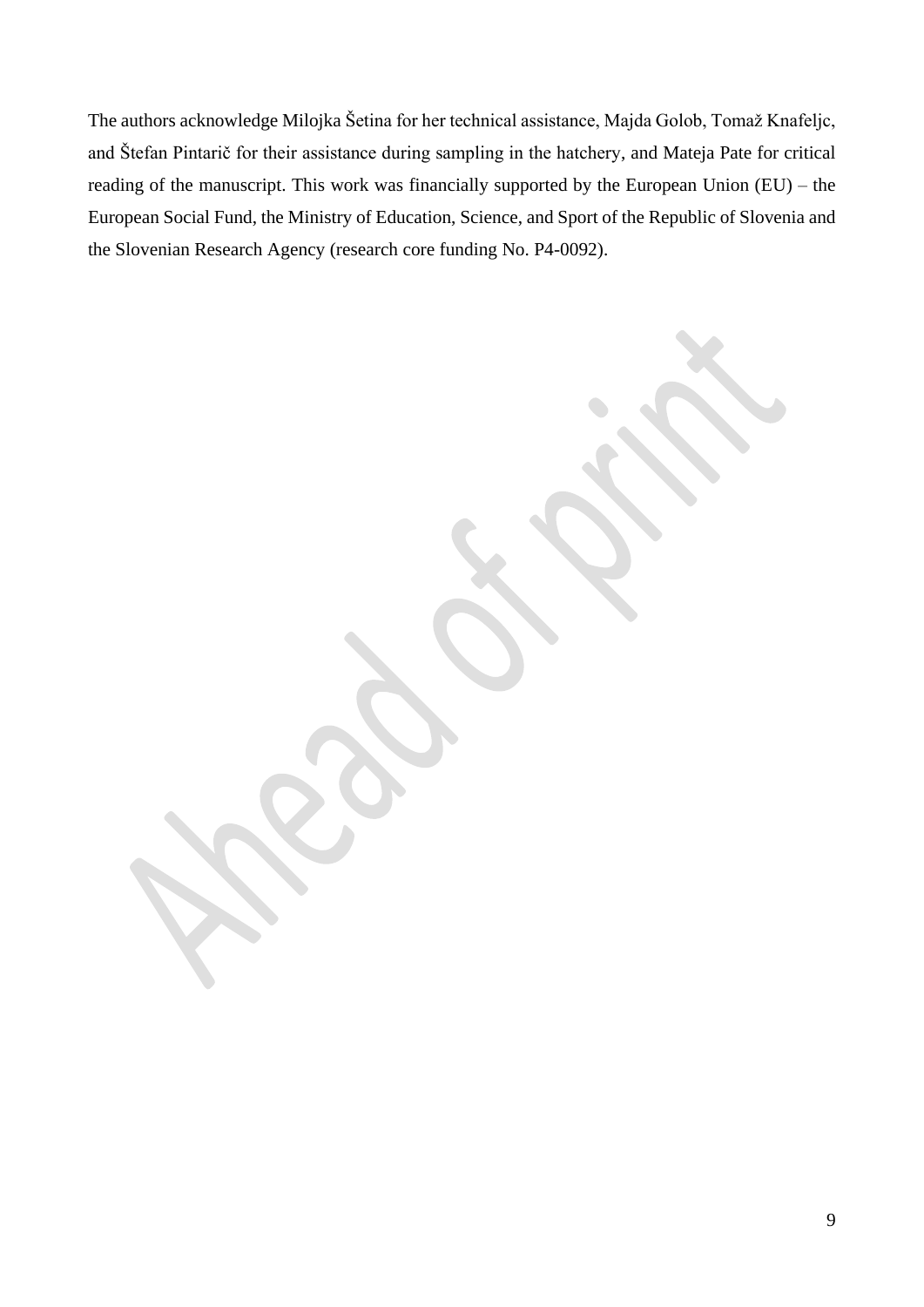#### **REFERENCES**

Ahmed MO, Baptiste KE. (2018). Vancomycin-resistant enterococci: A review of antimicrobial resistance mechanisms and perspectives of human and animal health. Microb Drug Resist. 24: 590– 606.

Borst LB, Suyemoto MM, Sarsour AH, Harris MC, Martin MP, et al. (2017). Pathogenesis of enterococcal spondylitis caused by *Enterococcus cecorum* in broiler chickens. Vet Pathol. 54: 61–73.

Brayer S, Linn A, Holt S, Ellery K, Mitchell S, et al. (2019). *Enterococcus hirae* bacteremia in an infant: case report and review of the literature. J Pediatric Infect Dis Soc. 8: 571–573.

Chadfield MS, Christensen JP, Juhl-Hansen J, Christensen H, Bisgaard M. (2005). Characterization of *Enterococcus hirae* in broiler flocks demonstrating increased mortality because of septicaemia and endocarditis and/or altered production parameters. Avian Dis. 49: 16–23.

CLSI (Clinical and Laboratory Standards Institute) (2014). Performance Standards for Antimicrobial Susceptibility Testing. CLSI Supplement M100, 24<sup>th</sup> Edition. Clinical and Laboratory Standards Institute, Wayne, PA.

Cogliani C, Goosens H, Greco C. (2011). Restricting antimicrobial use in food animals: lessons from Europe. Microbe. 6: 274–279.

De Herdt P, Defoort P, Van Steelant J, Swam H, Tanghe L, et al. (2008). *Enterococcus cecorum* osteomyelitis and arthritis in broiler chickens. Vlaams Diergen Tijds. 78: 44–48.

de Jong A, Simjee S, El Garch F, Moyaert H, Rose M, et al. (2018). Antimicrobial susceptibility of enterococci recovered from healthy cattle, pigs and chickens in nine EU countries (EASSA Study) to critically important antibiotics. Vet Microbiol. 216: 168–175.

Devriese LA, Hommez J, Wijfels R, Haesebrouck F. (1991). Composition of the enterococcal and streptococcal intestinal flora of poultry. J Appl Bacteriol. 71: 46–50.

Di Lodovico S, Cataldi V, Di Campli E, Ancarani E, Cellini L, et al. (2017). *Enterococcus hirae* biofilm formation on hospital material surfaces and effect of new biocides. Environ Health Prev Med*.* 22: 63.

Diarra MS, Rempel H, Champagne J, Masson L, Pritchard J, et al. (2010). Distribution of antimicrobial resistance and virulence genes in *Enterococcus* spp. and characterization of isolates from broiler chickens. Appl Environ Microbiol. 76: 8033–8043.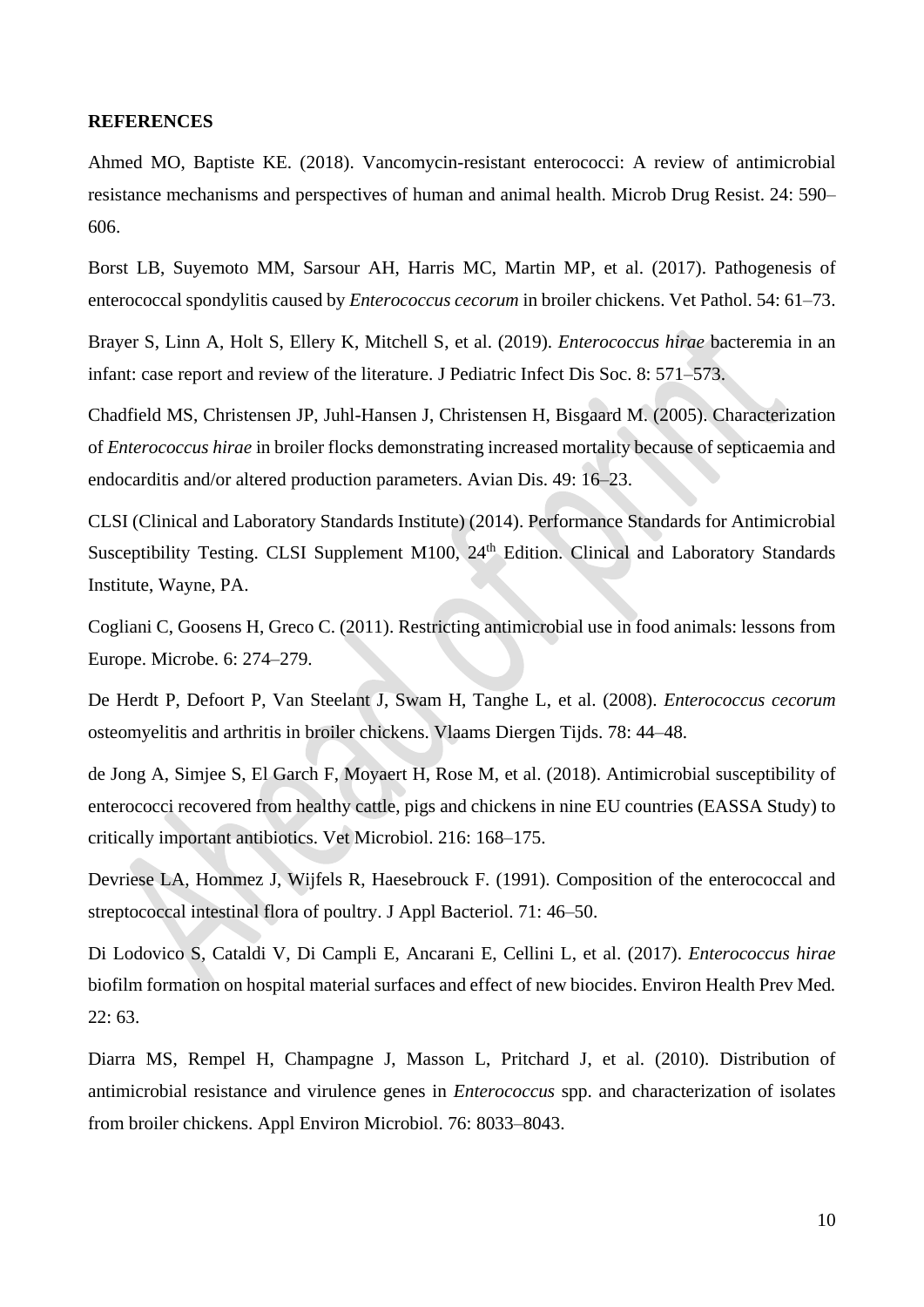Dolka B, Chrobak-Chmiel D, Czopowicz M, Szeleszczuk P. (2017). Characterization of pathogenic *Enterococcus cecorum* from different poultry groups: broiler chickens, layers, turkeys, and waterfowl. PLoS ONE. 12: e01851199.

EUCAST (The European Committee on Antibiotic Susceptibility Testing) (2017). Breakpoint tables for interpretation of MICs and zone diameters. Version 7.1. [http://www.eucast.org.](http://www.eucast.org/)

Jackson CR, Fedorka-Cray PJ, Barett JB. (2004). Use of genus- and species-specific multiplex PCR for identification of enterococci. J Clin Microbiol. 42: 3558–3565.

Jung A, Metzner M, Ryll M. (2017a). Comparison of pathogenic and non-pathogenic *Enterococcus cecorum* strains from different animal species. BMC Microbiol. 17: 33.

Jung A, Petersen H, Teske L, Rautenschlein S. (2017b). Colonization patterns of *Enterococcus cecorum* in two different broiler production cycles detected with a newly developed quantitative realtime PCR. BMC Microbiol. 17: 106.

Jung A, Rautenschlein S. (2014). Comprehensive report of an *Enterococcus cecorum* infection in a broiler flock in Northern Germany. BMC Vet Res. 10: 311.

Kense MJ, Landman WJM. (2011). *Enterococcus cecorum* infections in broiler breeders and their offspring: molecular epidemiology. Avian Pathol. 40: 603–612.

Kojima A, Morioka A, Kijima M, Ishihara K, Asai T, et al. (2010). Classification and antimicrobial susceptibilities of *Enterococcus* species isolated from apparently healthy food-producing animals in Japan. Zoonoses Public Health. 57: 137–141.

Kolbjørnsen Ø, David B, Gilhuus M. (2011). Bacterial osteomyelitis in a 3-week-old broiler chicken associated with *Enterococcus hirae*. Vet Pathol. 48: 1134–1137.

Lane D, Pace B, Olsen GJ, Stahl DA, Sogin ML, et al. (1985). Rapid determination of 16S ribosomal RNA sequences for phylogenetic analysis. Proc Natl Acad Sci. 82: 6955–6959.

Martin-Platero AM, Valdivia E, Maqueda M, Martínez-Bueno M. (2009). Characterization and safety evaluation of enterococci isolated from Spanish goats' milk cheeses. Int J Food Microbiol. 132: 24– 32.

Oviedo-Rondon EO, Wineland MJ, Small J, Cutchin H, McElroy A, et al. (2009). Effect of incubation temperatures and chick transportation conditions on bone development and leg health. J Appl Poultry Res. 18: 671–678.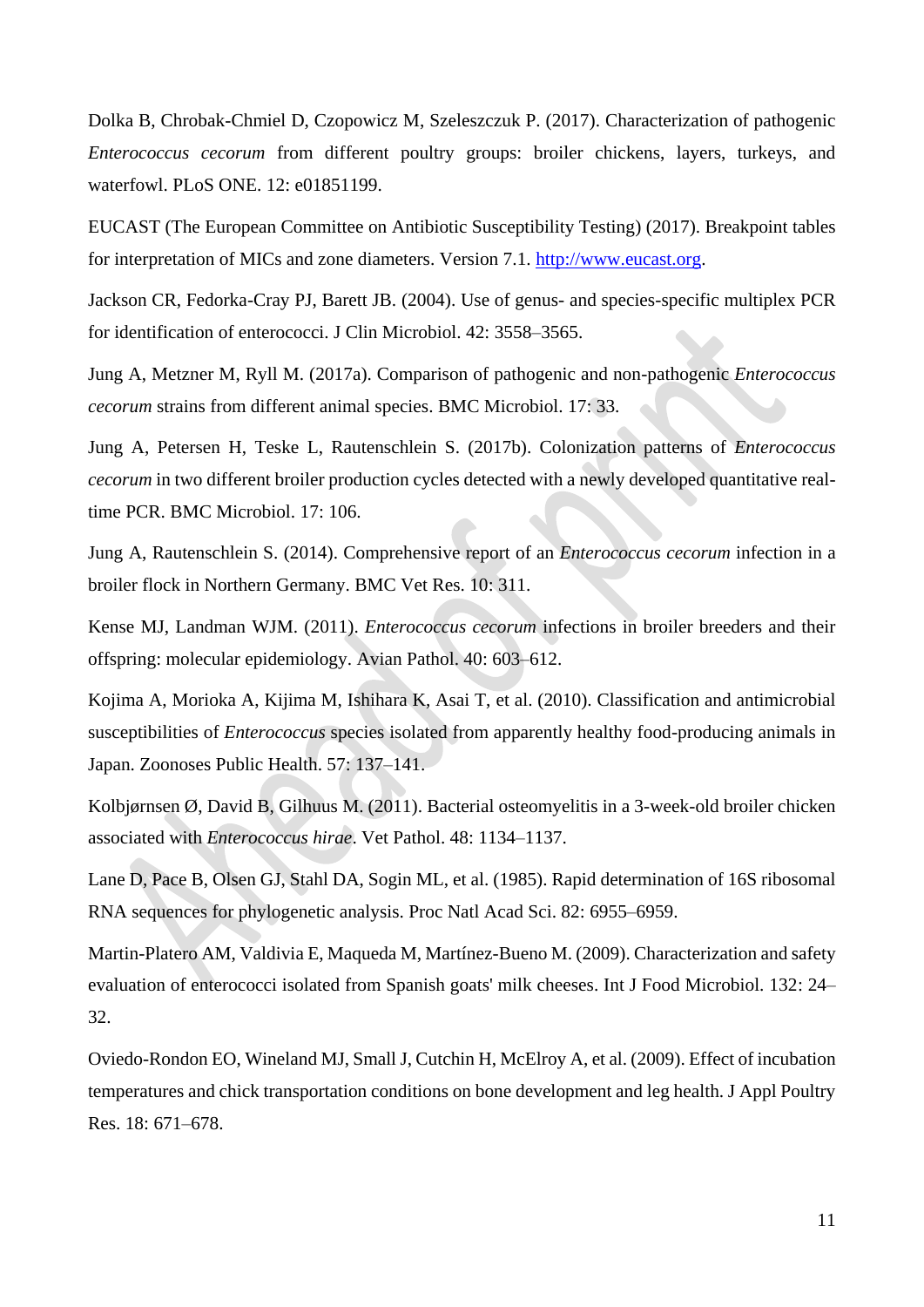Robbins KM, Suyemoto MM, Lyman RL, Martin MP, Barnes HJ, et al. (2012). An outbreak and source investigation of enterococcal spondylitis in broilers caused by *Enterococcus cecorum*. Avian Dis*.* 56: 768–773.

Stepien-Pysniak D, Marek A, Banach T, Adaszek L, Pyzik E, et al. (2016). Prevalence and antibiotic resistance of *Enterococcus* strains isolated from poultry. Acta Vet Hung. 64: 148–163.

Suyemoto MM, Barnes HJ, Borst LB. (2016). Culture methods impact recovery of antibiotic-resistant enterococci including *Enterococcus cecorum* from pre- and postharvest chicken. Lett Appl Microbiol. 64: 210–216.

Vankerckhoven V, Van Autgaerden T, Vael C, Lammens C, Chapelle S, et al. (2004). Development of a multiplex PCR for the detection of *asa1*, *gelE*, *cylA*, *esp*, and *hyl* genes in enterococci and survey for virulence determinants among European hospital isolates of *Enterococcus faecium*. J Clin Microbiol. 42: 4473–4479.

Velkers FC, van de Graaf-Bloois L, Wagenaar JA, Westendorp ST, van Bergen MAP, et al. (2011). *Enterococcus hirae*-associated endocarditis outbreaks in broiler flocks: clinical and pathological characteristics and molecular epidemiology. Vet Q. 31: 3–17.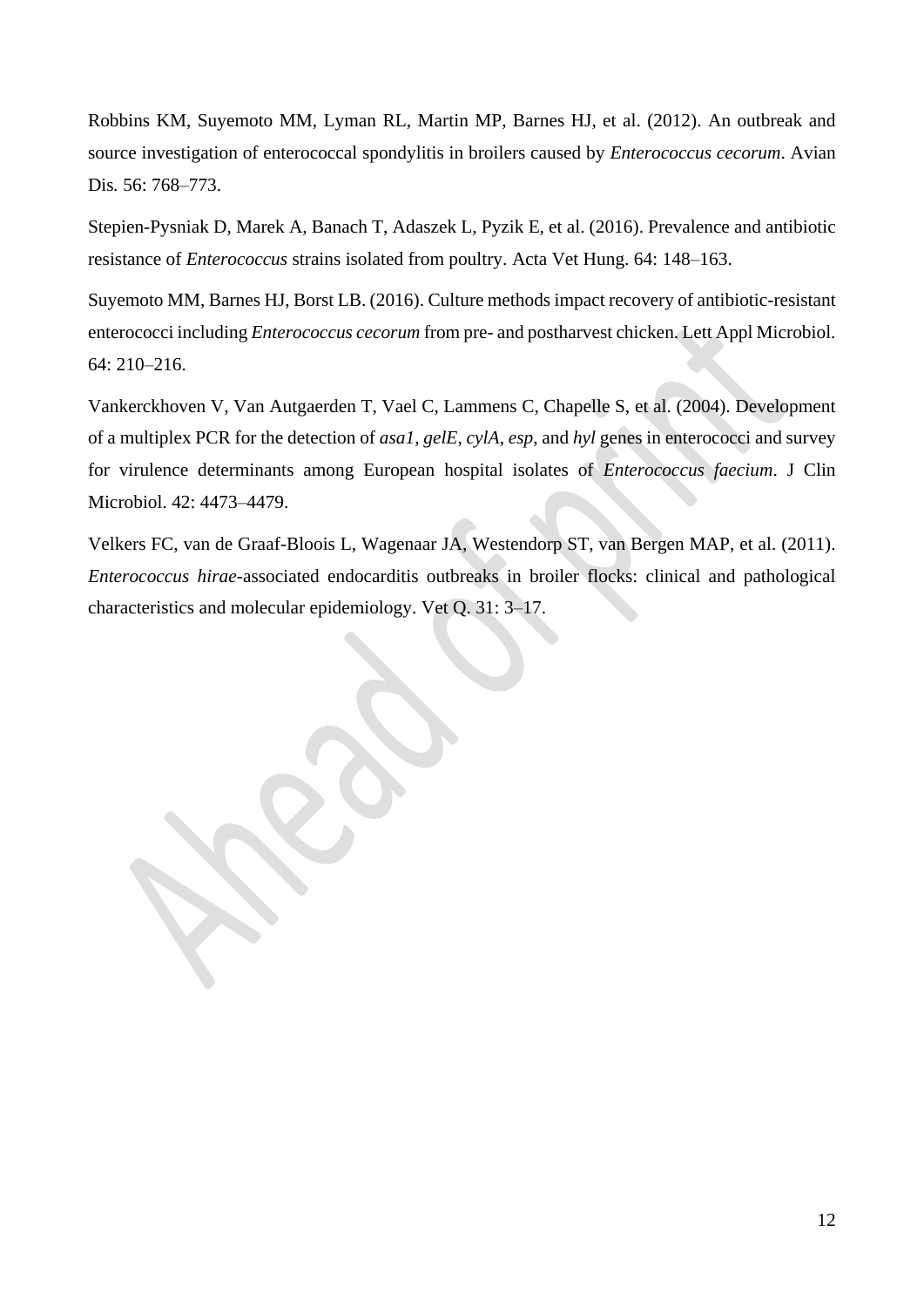*Table 1*. Results of the presence of *Enterococcus hirae* in different samples and locations

|                                                                   |                          |                                                                   |     | enterococcal infections                                                             |                                                                                                                     | Farms with previously confirmed recurrent                                                            | Farms with observed<br>clinical<br>signs<br>characteristic<br>of<br>enterococcal<br>infections |  |  |  |  |  |  |
|-------------------------------------------------------------------|--------------------------|-------------------------------------------------------------------|-----|-------------------------------------------------------------------------------------|---------------------------------------------------------------------------------------------------------------------|------------------------------------------------------------------------------------------------------|------------------------------------------------------------------------------------------------|--|--|--|--|--|--|
|                                                                   | Layer<br>flocks $(n=2)$  | breeder Broiler breeder Hatchery Broiler farm<br>flocks $(n=3)^a$ |     | A                                                                                   | <b>Broiler</b><br>farm<br>B                                                                                         | Broiler<br>farm<br>$\mathbf C$                                                                       | Broiler farms D-G                                                                              |  |  |  |  |  |  |
| Feed                                                              | neg                      | neg                                                               |     | neg                                                                                 | neg                                                                                                                 | neg                                                                                                  | farm $G - neg$                                                                                 |  |  |  |  |  |  |
| Eggshells before hatching <sup>b</sup>                            | $\overline{\phantom{0}}$ |                                                                   | neg |                                                                                     |                                                                                                                     |                                                                                                      |                                                                                                |  |  |  |  |  |  |
| Eggshells after hatching (one -<br>pool per flock)                |                          |                                                                   | neg |                                                                                     |                                                                                                                     |                                                                                                      |                                                                                                |  |  |  |  |  |  |
| Dead-in-shell<br>(one pool per flock)                             |                          |                                                                   | neg |                                                                                     |                                                                                                                     |                                                                                                      |                                                                                                |  |  |  |  |  |  |
| Air<br>(four locations, three times)                              |                          |                                                                   | neg |                                                                                     |                                                                                                                     |                                                                                                      |                                                                                                |  |  |  |  |  |  |
| environment<br>before -<br>Farm<br>animal housing <sup>c</sup>    |                          |                                                                   |     | neg                                                                                 | neg                                                                                                                 | neg                                                                                                  |                                                                                                |  |  |  |  |  |  |
| Farm environment after or<br>during production cycle <sup>d</sup> |                          |                                                                   |     |                                                                                     |                                                                                                                     |                                                                                                      | $farm E - pos$<br>farm $F - pos$<br>$farm G - pos$                                             |  |  |  |  |  |  |
| Faeces mixed with litter                                          | neg                      | neg                                                               |     | day $3 - pos$<br>day $5 - pos$<br>day $7 - pos$<br>day $10 - pos$<br>day $12 - neg$ | day $2 - pos$<br>day $5 - pos$<br>$day 7 - neg$<br>day $9 - neg$<br>day $12 - pos$<br>day $14 - neg$ day $14 - neg$ | day $2 - pos$<br>$day 4 - pos$<br>day $7 - pos$<br>day $9 - neg$<br>day $11 - neg$<br>day $14 - neg$ | farm $D - pos$                                                                                 |  |  |  |  |  |  |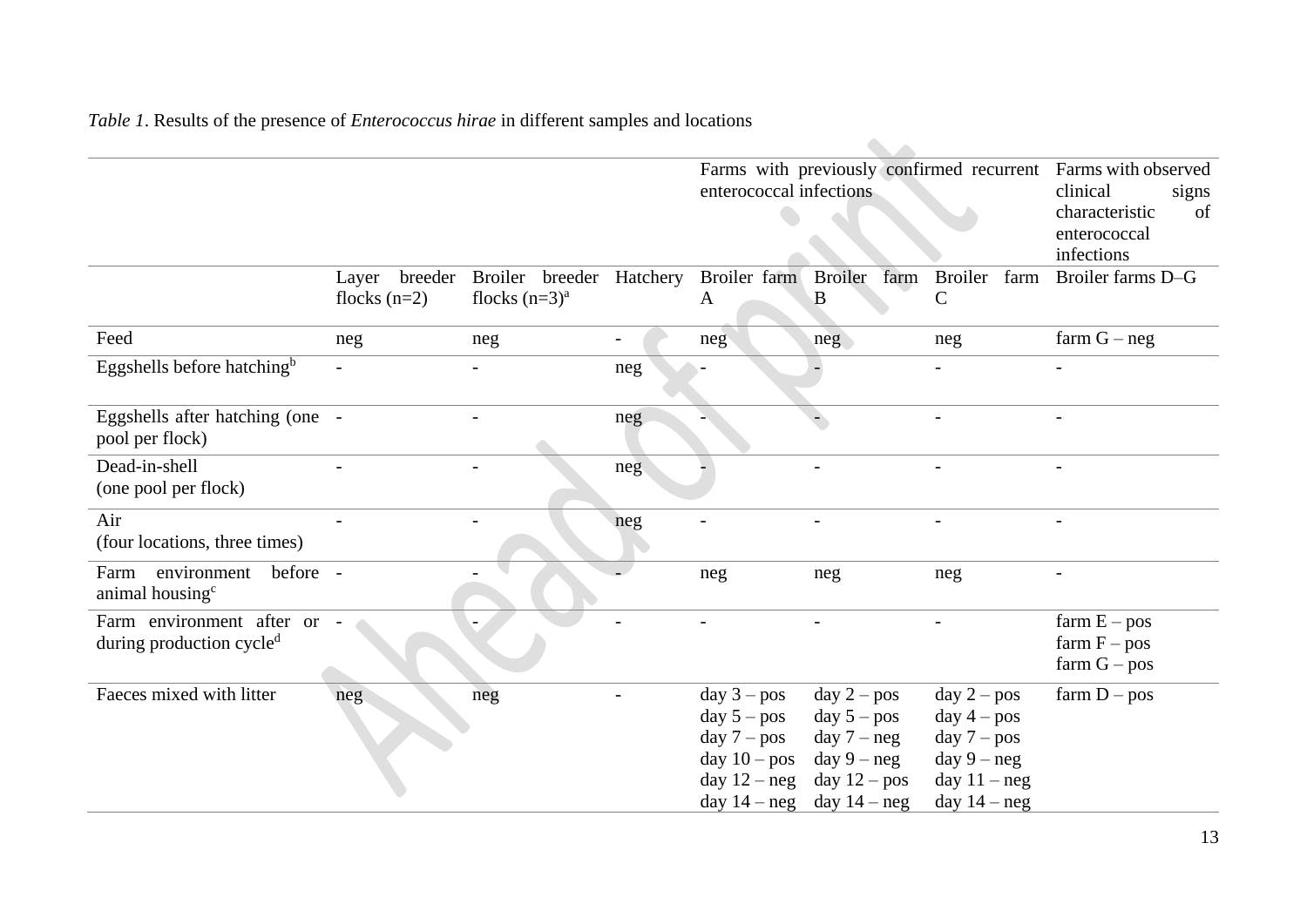| Organs (heart, liver) | $\overline{\phantom{0}}$   | Ξ. | $\sim$ | $day 3 - pos$ $day 2 - neg$  |                                              | $day 2 - neg$  | farm $G - pos^e$ |
|-----------------------|----------------------------|----|--------|------------------------------|----------------------------------------------|----------------|------------------|
|                       |                            |    |        |                              | $day 5 - pos$ day $5 - pos$                  | $day 4 - neg$  |                  |
|                       |                            |    |        |                              | $day 7 - neg$ day $7 - pos$                  | $day 7 - neg$  |                  |
|                       |                            |    |        | day $10 - neg$ day $9 - pos$ |                                              | $day 9 - neg$  |                  |
|                       |                            |    |        |                              | day $12 - neg$ day $12 - pos$                | day $11 - neg$ |                  |
|                       |                            |    |        |                              | day $14 - neg$ day $14 - pos$ day $14 - neg$ |                |                  |
| $\sim$ $\sim$         | $\ddotsc$<br>$\sim$ $\sim$ |    |        |                              |                                              |                |                  |

neg: negative for *E. hirae*; pos: positive for *E. hirae*

<sup>a</sup>Four barns for each breeder flock.

bEggshells before hatching were sampled for each broiler breeder flock and barn in three locations on the farm and in the hatchery.

<sup>c</sup>Wall and floor swabs of empty barns after cleaning and disinfection, swabs of feeders and drinking nipples, litter and water.

<sup>d</sup>Swabs of the environment (dust) and equipment.

<sup>e</sup>*E. hirae* and *E. cecorum* were isolated from the organs.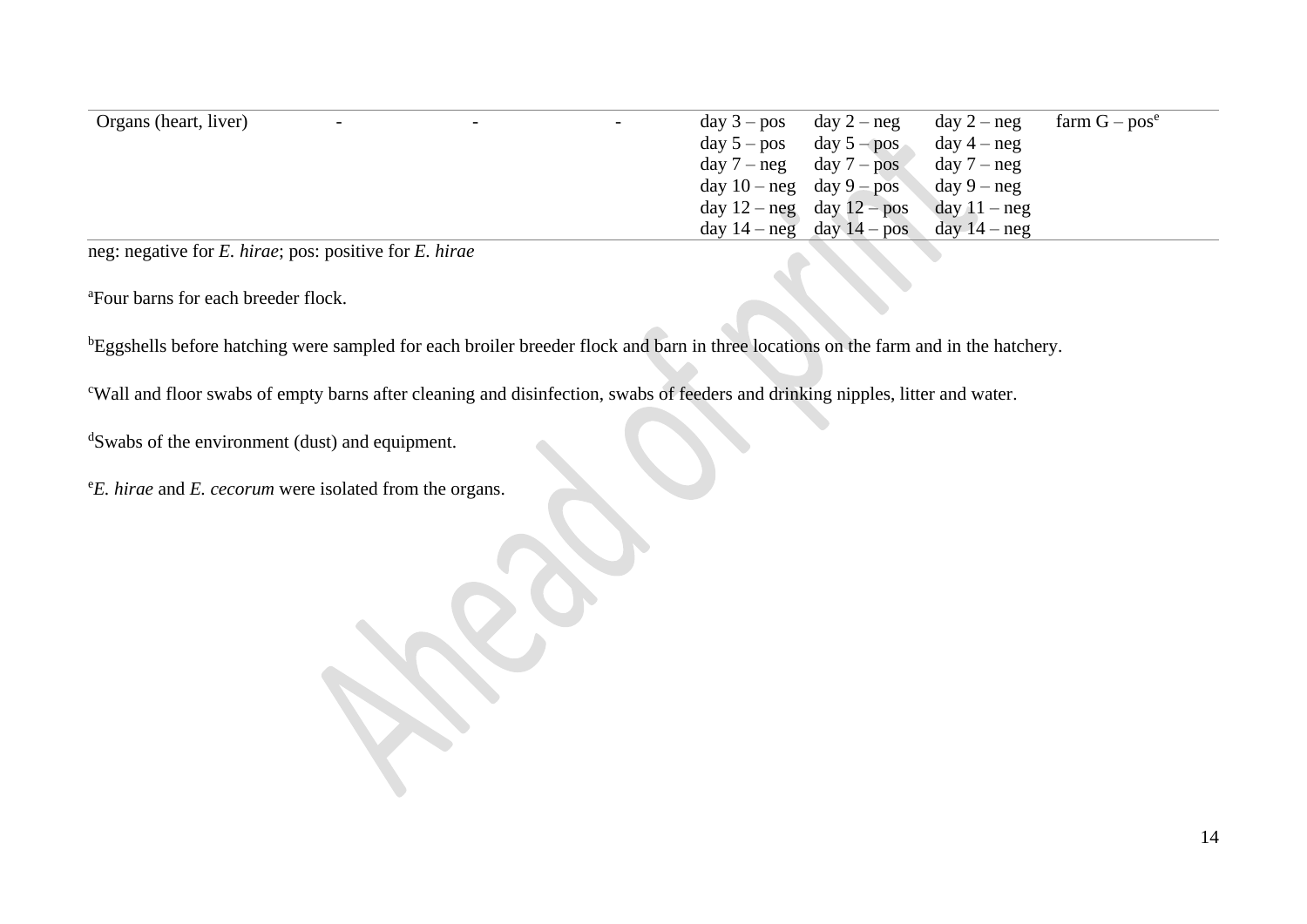|                                                 | number of strains with MIC ( $\mu$ g/ml) (n=49) <sup>a</sup> |           |          |                          |                |          |                  |                 |                |             |                                        |                      |                |         |                      |                         |                        |                         |                      |                              |                    |
|-------------------------------------------------|--------------------------------------------------------------|-----------|----------|--------------------------|----------------|----------|------------------|-----------------|----------------|-------------|----------------------------------------|----------------------|----------------|---------|----------------------|-------------------------|------------------------|-------------------------|----------------------|------------------------------|--------------------|
| antimicrobials                                  | $≤0.06$                                                      | 0.06      | 0.1<br>2 | 0.25                     | 0.5            | $\bm{l}$ | $\boldsymbol{2}$ | 4               | 8              | 16          | $\boldsymbol{\beta}$<br>$\overline{2}$ | 64                   | 12<br>8        | 25<br>6 | 51<br>$\overline{2}$ | 102<br>$\boldsymbol{4}$ | >102<br>$\overline{4}$ | range                   | MIC <sub>50</sub>    | MIC <sub>9</sub><br>$\bf{0}$ | resistanc<br>e(%)  |
| enrofloxacin                                    |                                                              |           |          |                          | $\overline{4}$ |          | 1                | 44              |                |             |                                        |                      |                |         |                      |                         |                        | $0.5 - > 2$             | ${>}2$               | >2                           | 44 (89.8)          |
| gentamicin                                      |                                                              |           |          |                          |                |          |                  |                 |                | 12 36       |                                        |                      |                |         |                      |                         |                        | $4 - > 8$               | >8                   | >8                           | $\mathbf b$        |
| ceftiofur                                       |                                                              |           |          |                          |                |          |                  |                 | 49             |             |                                        |                      |                |         |                      |                         |                        | $>\!\!4$                | $>\!\!4$             | $>4$                         | $\mathbf b$        |
| neomycin                                        |                                                              |           |          |                          |                |          |                  |                 | $\overline{2}$ | 5           | 3<br>$\overline{2}$                    | 10                   |                |         |                      |                         |                        | $8 - > 32$              | 32                   | $>32$                        | $\mathbf b$        |
| erythromycin                                    |                                                              | 23        |          |                          |                |          |                  |                 | 26             |             |                                        |                      |                |         |                      |                         |                        | $\leq 0.12 - 54$        | $\leq 0.12$          | >4                           | 26(53.1)           |
| oxytetracycline                                 |                                                              |           |          |                          |                | 35       |                  |                 |                | 14          |                                        |                      |                |         |                      |                         |                        | $1 - > 8$               |                      | >8                           | 14(28.6)           |
| tetracycline                                    |                                                              |           |          |                          | 35             |          |                  |                 |                | 14          |                                        |                      |                |         |                      |                         |                        | $0.5 - 8$               | 0.5                  | $>\!\!8$                     | 14(28.6)           |
| amoxicillin                                     |                                                              |           | 10       |                          | 35             |          |                  | 3               |                |             |                                        |                      |                |         |                      |                         |                        | $\leq 0.25 - 8$         | 0.5                  | 0.5                          | $\boldsymbol{0}$   |
| spectinomycin                                   |                                                              |           |          |                          |                |          |                  |                 |                |             |                                        | 49                   |                |         |                      |                         |                        | 64                      | 64                   | 64                           | $\boldsymbol{0}$   |
| sulphadimethoxine                               |                                                              |           |          |                          |                |          |                  |                 |                |             |                                        |                      |                |         | 49                   |                         |                        | $>256$                  | $>256$               | $>256$                       | 49 (100)           |
| trimethoprim/<br>sulfamethoxazole               |                                                              |           |          | 39                       |                |          |                  | 10 <sup>°</sup> |                |             |                                        |                      |                |         |                      |                         |                        | $\leq 0.5/9.5$<br>>2/38 | $\leq$ 0.5/9.5 >2/38 |                              | $10(20.4)^{\circ}$ |
| florfenicol                                     |                                                              |           |          |                          |                |          | 31               | $18\,$          |                |             |                                        |                      |                |         |                      |                         |                        | $2 - 4$                 | $\overline{2}$       | $\overline{4}$               | $\boldsymbol{0}$   |
| sulphathiazole                                  |                                                              |           |          |                          |                |          |                  |                 |                |             |                                        |                      |                |         | 49                   |                         |                        | $>256$                  | $>256$               | $>256$                       | 49 (100)           |
| penicillin                                      |                                                              |           |          |                          | 3              | 23       | 19               |                 |                | $\vert 4$   |                                        |                      |                |         |                      |                         |                        | $0.5 - > 8$             |                      | $\overline{2}$               | 4(8.2)             |
| streptomycin                                    |                                                              |           |          |                          |                |          |                  |                 |                |             |                                        | 1 15 33              |                |         |                      |                         |                        | $16 - 64$               | 64                   | 64                           | $\boldsymbol{0}$   |
| clindamycin                                     |                                                              |           |          |                          |                |          |                  | $\overline{2}$  | 47             |             |                                        |                      |                |         |                      |                         |                        | $4 - > 4$               | $>\!\!4$             | $>\!\!4$                     | $\rm b$            |
| novobiocin                                      |                                                              |           |          | 49                       |                |          |                  |                 |                |             |                                        |                      |                |         |                      |                         |                        | $\leq 0.5$              | $\leq 0.5$           | $\leq 0.5$                   | $\boldsymbol{0}$   |
| tylosin tartrate $(\mu g/ml)$                   |                                                              |           |          |                          |                |          | 2.5              | $\overline{5}$  |                | $10\quad20$ |                                        |                      |                |         |                      |                         |                        |                         |                      |                              |                    |
|                                                 |                                                              |           |          |                          |                | 27       |                  |                 |                |             | $\overline{2}$<br>$\overline{2}$       |                      |                |         |                      |                         |                        | $\leq$ 2.5->20          | $\leq 2.5$           | >20                          | 22(44.9)           |
| amoxicillin/clavulanic<br>$\text{acid (µg/ml)}$ | ≤0.016                                                       | 0.01<br>6 |          | 0.09<br>$\boldsymbol{4}$ | 0.12<br>5      | 0.1<br>9 | 0.2<br>5         | 0.3<br>8        | 0.<br>5        | 0.7<br>5    | 1                                      | 1.<br>$\mathfrak{s}$ | $\overline{2}$ | 3       | 4                    | 6                       | 8                      |                         |                      |                              |                    |
|                                                 |                                                              |           |          |                          | 7              | $22\,$   | 16               |                 |                |             |                                        |                      | 3              |         |                      |                         |                        | $0.125 - 2$             | 0.19                 | 0.25                         | $\boldsymbol{0}$   |
|                                                 |                                                              |           |          |                          |                |          |                  |                 |                |             |                                        |                      |                |         |                      |                         |                        |                         |                      |                              |                    |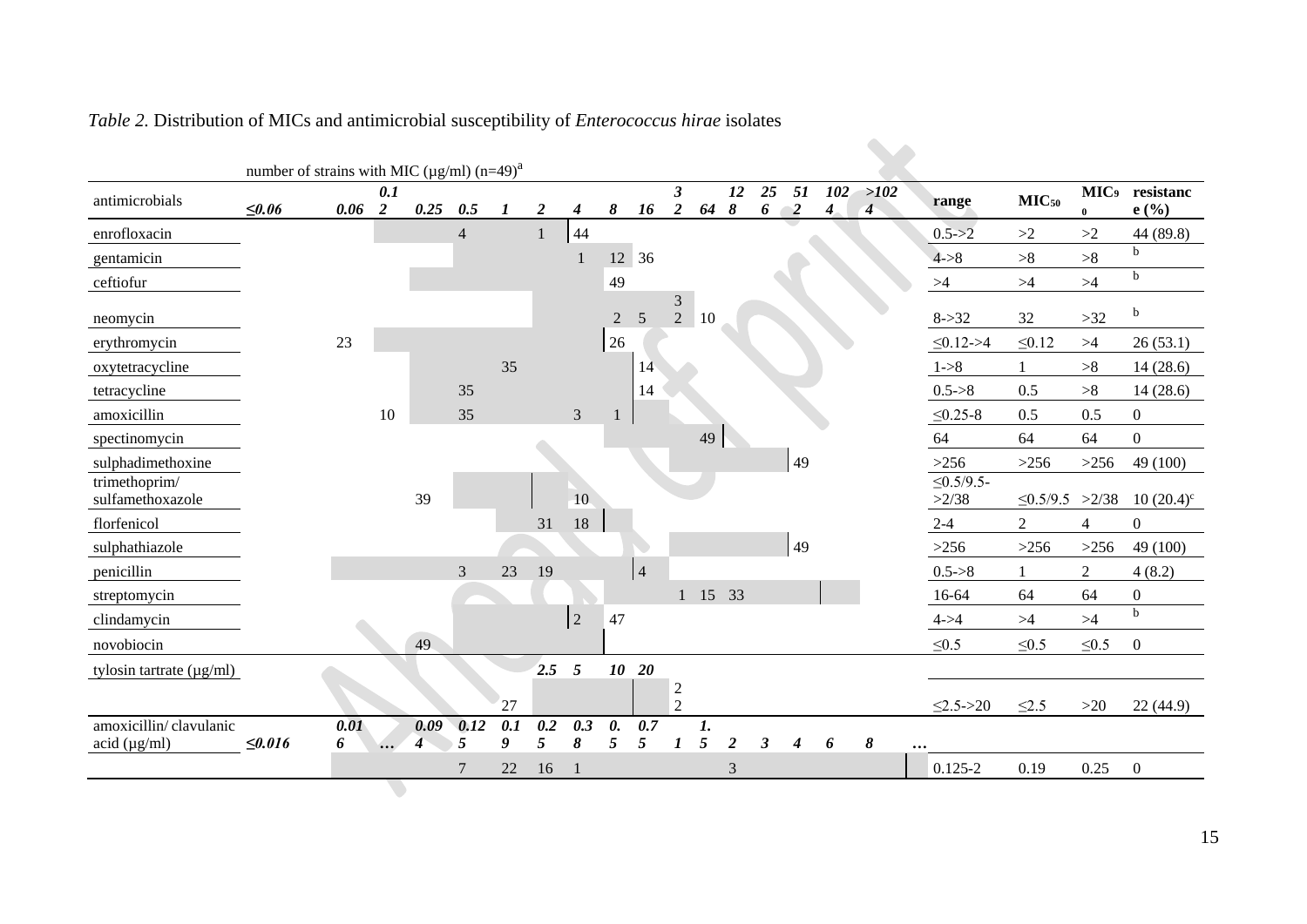<sup>a</sup>The shaded areas represent the range of antimicrobial concentrations tested. Vertical lines denote CLSI or EUCAST (for amoxicillin, amoxicillin/clavulanic acid, and trimethoprim/sulfamethoxazole) recommended breakpoints.

<sup>b</sup>Enterococci are intrinsically resistant to low concentrations of aminoglycosides, clindamycin, and cephalosporins. High concentrations of aminoglycosides were tested only for streptomycin.

<sup>c</sup>Trimethoprim-sulfamethoxazole is not clinically effective against enterococci, although *in vitro* result may show susceptibility.